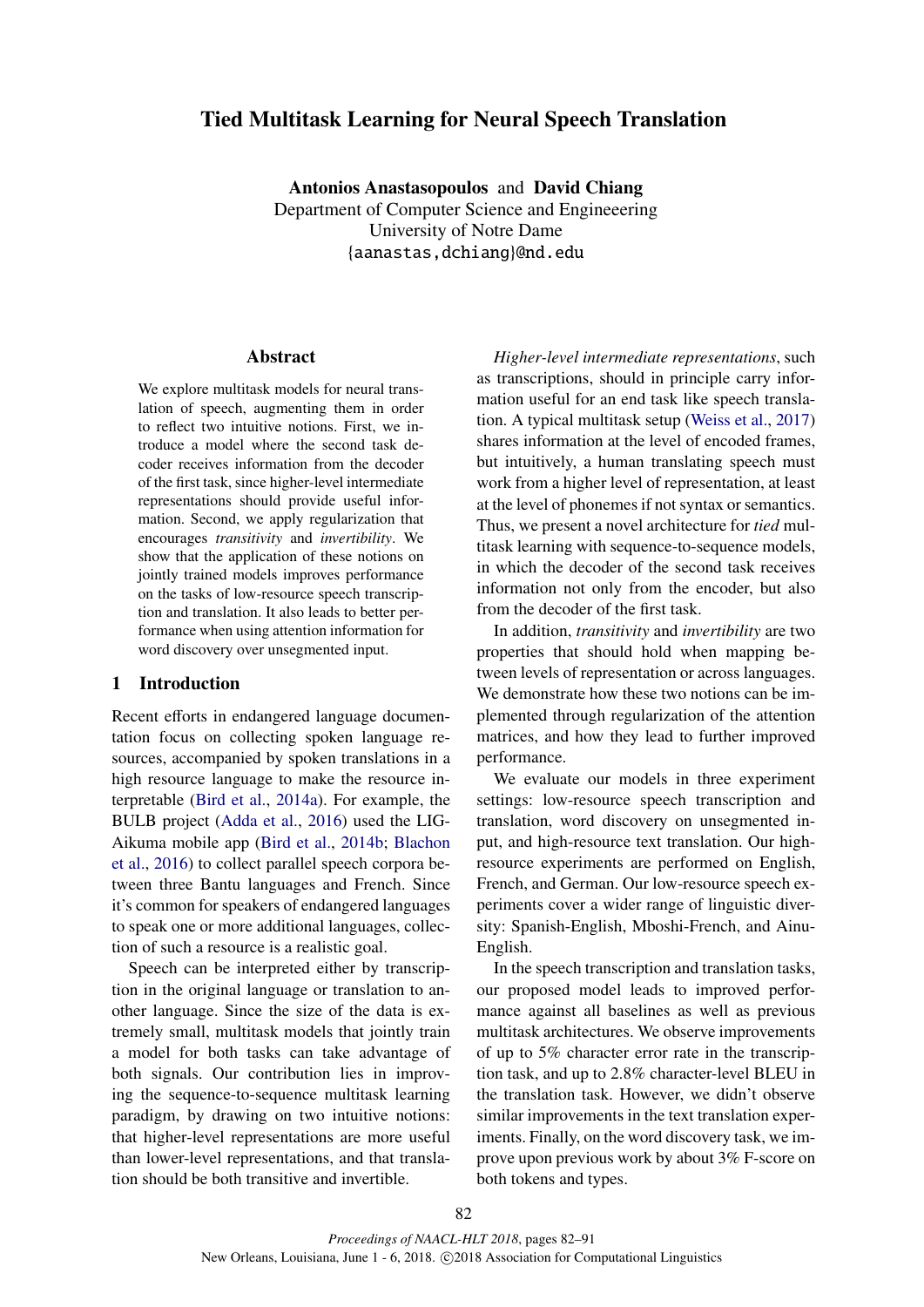#### 2 Model

Our models are based on a sequence-to-sequence model with attention (Bahdanau et al., 2015). In general, this type of model is composed of three parts: a recurrent encoder, the attention, and a recurrent decoder (see Figure 1a).<sup>1</sup>

The encoder transforms an input sequence of words or feature frames  $x_1, \ldots, x_N$  into a sequence of *input states*  $\mathbf{h}_1, \ldots, \mathbf{h}_N$ :

$$
\mathbf{h}_n = \mathrm{enc}(\mathbf{h}_{n-1}, \mathbf{x}_n).
$$

The attention transforms the input states into a sequence of *context vectors* via a matrix of *attention weights*:

$$
\mathbf{c}_m = \sum_n \alpha_{mn} \mathbf{h}_n.
$$

Finally, the decoder computes a sequence of *output states* from which a probability distribution over output words can be computed.

$$
\mathbf{s}_m = \text{dec}(\mathbf{s}_{m-1}, \mathbf{c}_m, \mathbf{y}_{m-1})
$$

$$
P(\mathbf{y}_m) = \text{softmax}(\mathbf{s}_m).
$$

In a standard encoder-decoder *multitask* model (Figure 1b) (Dong et al., 2015; Weiss et al., 2017), we jointly model two output sequences using a shared encoder, but separate attentions and decoders:

$$
\mathbf{c}_m^1 = \sum_n \alpha_{mn}^1 \mathbf{h}_n
$$
  
\n
$$
\mathbf{s}_m^1 = \text{dec}^1(\mathbf{s}_{m-1}^1, \mathbf{c}_m^1, \mathbf{y}_{m-1}^1)
$$
  
\n
$$
P(\mathbf{y}_m^1) = \text{softmax}(\mathbf{s}_m^1)
$$

and

$$
\mathbf{c}_m^2 = \sum_n \alpha_{mn}^2 \mathbf{h}_n
$$
  
\n
$$
\mathbf{s}_m^2 = \text{dec}^2(\mathbf{s}_{m-1}^2, \mathbf{c}_m^2, \mathbf{y}_{m-1}^2)
$$
  
\n
$$
P(\mathbf{y}_m^2) = \text{softmax}(\mathbf{s}_m^2).
$$

We can also arrange the decoders in a *cascade* (Figure 1c), in which the second decoder attends only to the output states of the first decoder:

$$
\mathbf{c}_{m}^{2} = \sum_{m'} \alpha_{mm'}^{12} \mathbf{s}_{m'}^{1}
$$

$$
\mathbf{s}_{m}^{2} = \text{dec}^{2}(\mathbf{s}_{m-1}^{2}, \mathbf{c}_{m}^{2}, \mathbf{y}_{m-1}^{2})
$$

$$
P(\mathbf{y}_{m}^{2}) = \text{softmax}(\mathbf{s}_{m}^{2}).
$$

Tu et al. (2017) use exactly this architecture to train on bitext by setting the second output sequence to be equal to the input sequence  $(\mathbf{y}_i^2 = \mathbf{x}_i)$ .

In our proposed *triangle* model (Figure 1d), the first decoder is as above, but the second decoder has two attentions, one for the input states of the encoder and one for the output states of the first decoder:

$$
\mathbf{c}_m^2 = \left[ \sum_{m'} \alpha_{mm'}^{12} \mathbf{s}_{m'}^1 \quad \sum_n \alpha_{mn}^2 \mathbf{h}_n \right]
$$

$$
\mathbf{s}_m^2 = \text{dec}^2(\mathbf{s}_{m-1}^2, \mathbf{c}_m^2, \mathbf{y}_{m-1}^2)
$$

$$
(\mathbf{y}_m^2) = \text{softmax}(\mathbf{s}_m^2).
$$

Note that the context vectors resulting from the two attentions are concatenated, not added.

## 3 Learning and Inference

 $\overline{p}$ 

For compactness, we will write  $X$  for the matrix whose rows are the  $x_n$ , and similarly  $H$ ,  $C$ , and so on. We also write A for the matrix of attention weights:  $[A]_{ij} = \alpha_{ij}$ .

Let  $\theta$  be the parameters of our model, which we train on sentence triples  $(X, Y^1, Y^2)$ .

#### 3.1 Maximum likelihood estimation

Define the score of a sentence triple to be a loglinear interpolation of the two decoders' probabilities:

score(
$$
\mathbf{Y}^1
$$
,  $\mathbf{Y}^2 | \mathbf{X}; \theta$ ) =  $\lambda \log P(\mathbf{Y}^1 | \mathbf{X}; \theta)$  +  
(1 –  $\lambda$ ) log  $P(\mathbf{Y}^2 | \mathbf{X}, \mathbf{S}^1; \theta)$ 

where  $\lambda$  is a parameter that controls the importance of each sub-task. In all our experiments, we set  $\lambda$  to 0.5. We then train the model to maximize

$$
\mathcal{L}(\theta) = \sum \text{score}(\mathbf{Y}^1, \mathbf{Y}^2 \mid \mathbf{X}; \theta),
$$

where the summation is over all sentence triples in the training data.

#### 3.2 Regularization

We can optionally add a regularization term to the objective function, in order to encourage our attention mechanisms to conform to two intuitive principles of machine translation: *transitivity* and *invertibility*.

*Transitivity* attention regularizer To a first approximation, the translation relation should be transitive (Wang et al., 2006; Levinboim and Chiang, 2015): If source word x*<sup>i</sup>* aligns to target word

<sup>&</sup>lt;sup>1</sup>For simplicity, we have assumed only a single layer for both the encoder and decoder. It is possible to use multiple stacked RNNs; typically, the output of the encoder and decoder  $(c_m$  and  $P(y_m)$ , respectively) would be computed from the top layer only.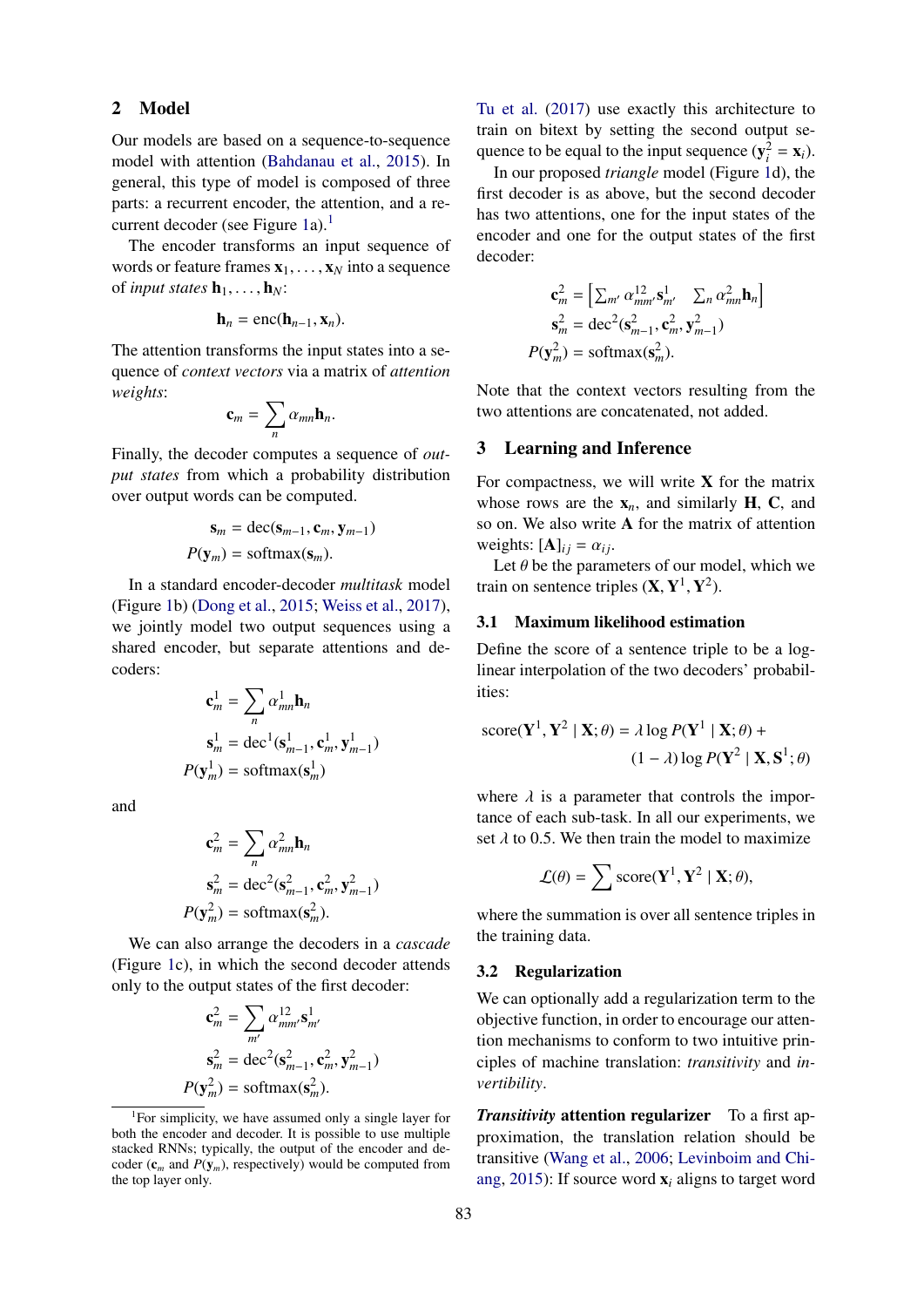

Figure 1: Variations on the standard attentional model. In the standard *single-task* model, the decoder attends to the encoder's states. In a typical *multitask* setup, two decoders attend to the encoder's states. In the *cascade* (Tu et al., 2017), the second decoder attends to the first decoder's states. In our proposed *triangle* model, the second decoder attends to both the encoder's states and the first decoder's states. Note that for clarity's sake there are dependencies not shown.

 $\mathbf{y}_j^1$  and  $\mathbf{y}_j^1$  aligns to target word  $\mathbf{y}_k^2$ , then  $\mathbf{x}_i$  should also probably align to  $y_k^2$ . To encourage the model to preserve this relationship, we add the following *transitivity* regularizer to the loss function of the *triangle* models with a small weight  $\lambda_{trans} = 0.2$ :

$$
\mathcal{L}_{trans} = score(\mathbf{Y}^1, \mathbf{Y}^2) - \lambda_{trans} ||\mathbf{A}^{12}\mathbf{A}^1 - \mathbf{A}^2||_2^2.
$$

*Invertibility* attention regularizer The translation relation also ought to be roughly invertible (Levinboim et al., 2015): if, in the *reconstruction* version of the *cascade* model, source word  $\mathbf{x}_i$  aligns to target word  $\mathbf{y}_j^1$ , then it stands to reason that  $y_j$  is likely to align to  $x_i$ . So, whereas Tu et al. (2017) let the attentions of the translator and the reconstructor be unrelated, we try adding the following *invertibility* regularizer to encourage the attentions to each be the inverse of the other, again with a weight  $\lambda_{\text{inv}} = 0.2$ :

$$
\mathcal{L}_{\text{inv}} = \text{score}(\mathbf{Y}^1, \mathbf{Y}^2) - \lambda_{\text{inv}} \left\| \mathbf{A}^1 \mathbf{A}^{12} - \mathbf{I} \right\|_2^2.
$$

### 3.3 Decoding

Since we have two decoders, we now need to employ a two-phase beam search, following Tu et al. (2017):

- 1. The *first decoder* produces, through standard beam search, a set of triples each consisting of a candidate transcription  $\hat{Y}^1$ , a score  $P(\hat{Y}^1)$ , and a hidden state sequence  $\hat{S}$ .
- 2. For each transcription candidate from the *first decoder*, the *second decoder* now produces

| Corpus          | <b>Speakers</b> | Segments | Hours |  |
|-----------------|-----------------|----------|-------|--|
| Ainu-English    |                 | 2,668    | 2.5   |  |
| Mboshi-French   | 3               | 5,131    | 4.4   |  |
| Spanish-English | 240             | 17,394   | 20    |  |

Table 1: Statistics on our speech datasets.

through beam search a set of candidate translations  $\hat{Y}^2$ , each with a score  $P(\hat{Y}^2)$ .

3. We then output the combination that yields the highest total score( $Y^1$ ,  $Y^2$ ).

#### 3.4 Implementation

All our models are implemented in DyNet (Neubig et al.,  $2017$ ).<sup>2</sup> We use a dropout of 0.2, and train using Adam with initial learning rate of 0.0002 for a maximum of 500 epochs. For testing, we select the model with the best performance on dev. At inference time, we use a beam size of 4 for each decoder (due to GPU memory constraints), and the beam scores include length normalization (Wu et al., 2016) with a weight of 0.8, which Nguyen and Chiang (2017) found to work well for lowresource NMT.

## 4 Speech Transcription and Translation

We focus on speech transcription and translation of endangered languages, using three different cor-

 $^{2}$ Our code is available at: https://bitbucket.org/ antonis/dynet-multitask-models.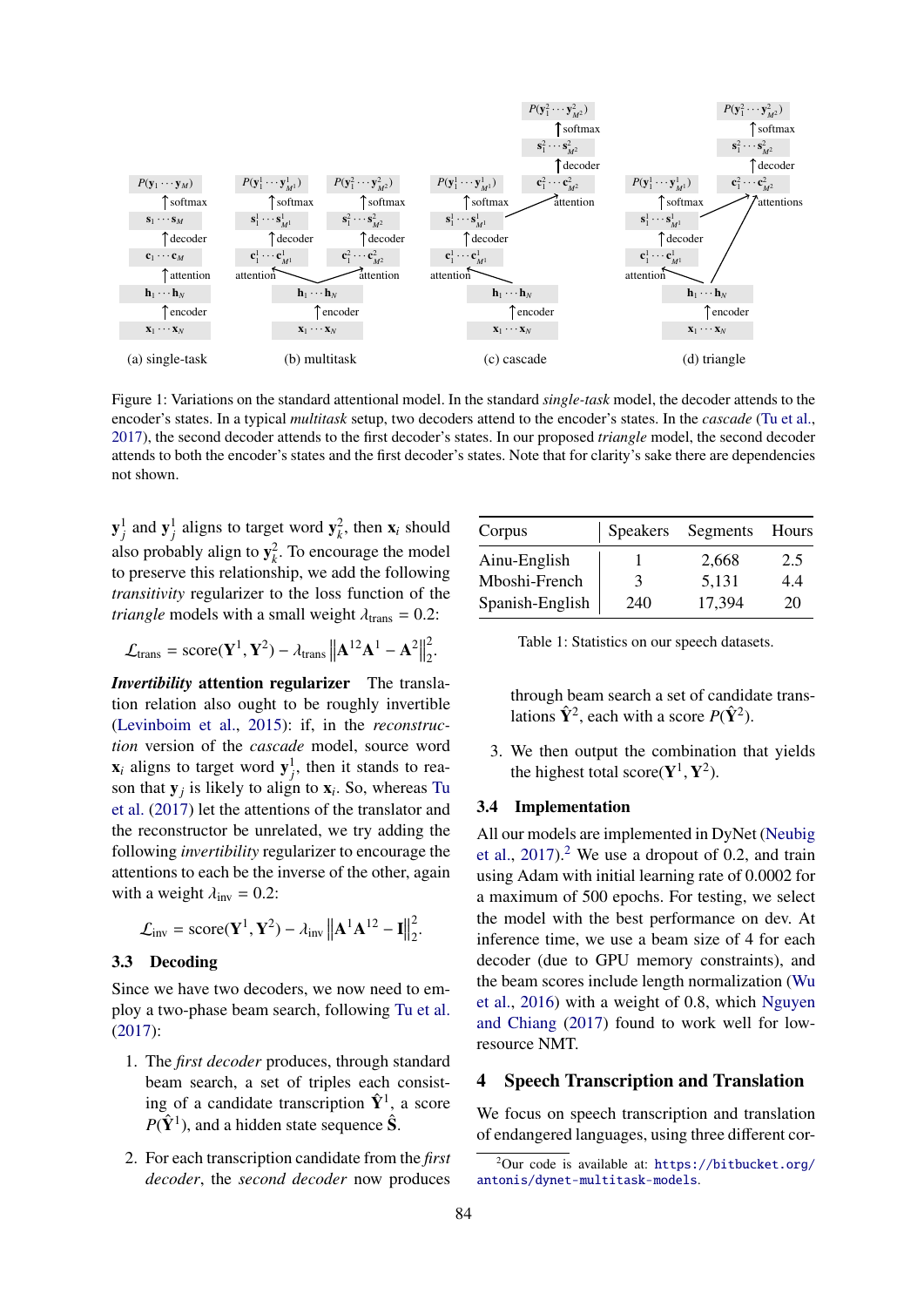|     | Model       |                                 | Search     |        | Mboshi     | French      | Ainu       | English     | Spanish    | English     |
|-----|-------------|---------------------------------|------------|--------|------------|-------------|------------|-------------|------------|-------------|
|     | <b>ASR</b>  | MT                              | <b>ASR</b> | MT     | <b>CER</b> | <b>BLEU</b> | <b>CER</b> | <b>BLEU</b> | <b>CER</b> | <b>BLEU</b> |
| (1) | auto        | text                            | 1-best     | 1-best | 42.3       | 21.4        | 44.0       | 16.4        | 63.2       | 24.2        |
| (2) | gold        | text                            |            | 1-best | 0.0        | 31.2        | 0.0        | 19.3        | 0.0        | 51.3        |
| (3) | single-task |                                 | 1-best     |        |            | 20.8        |            | 12.0        |            | 21.6        |
| (4) |             | multitask                       | 4-best     | 1-best | 36.9       | 21.0        | 40.1       | 18.3        | 57.4       | 26.0        |
| (5) |             | cascade                         | 4-best     | 1-best | 39.7       | 24.3        | 42.1       | 19.8        | 58.1       | 26.8        |
| (6) |             | triangle                        | 4-best     | 1-best | 32.3       | 24.1        | 39.9       | 19.2        | 58.9       | 28.6        |
| (7) |             | triangle+ $\mathcal{L}_{trans}$ | 4-best     | 1-best | 33.0       | 24.7        | 43.3       | 20.2        | 59.3       | 28.6        |
| (8) |             | triangle                        | 1-best     | 1-best | 31.8       | 19.7        | 38.9       | 19.8        | 58.4       | 28.8        |
| (9) |             | triangle+ $\mathcal{L}_{trans}$ | 1-best     | 1-best | 32.1       | 20.9        | 43.0       | 20.3        | 59.1       | 28.5        |

Table 2: The multitask models outperform the baseline single-task model and the pivot approach (auto/text) on all language pairs tested. The *triangle* model also outperforms the simple multitask models on both tasks in almost all cases. The best results for each dataset and task are highlighted.

pora on three different language directions: Spanish (es) to English (en), Ainu (ai) to English, and Mboshi (mb) to French (fr).

#### 4.1 Data

Spanish is, of course, not an endangered language, but the availability of the CALLHOME Spanish Speech dataset (LDC2014T23) with English translations (Post et al., 2013) makes it a convenient language to work with, as has been done in almost all previous work in this area. It consists of telephone conversations between relatives (about 20 total hours of audio) with more than 240 speakers. We use the original train-dev-test split, with the training set comprised of 80 conversations and dev and test of 20 conversations each.

Hokkaido Ainu is the sole surviving member of the Ainu language family and is generally considered a language isolate. As of 2007, only ten native speakers were alive. The Glossed Audio Corpus of Ainu Folklore provides 10 narratives with audio (about 2.5 hours of audio) and translations in Japanese and English.<sup>3</sup> Since there does not exist a standard train-dev-test split, we employ a cross validation scheme for evaluation purposes. In each fold, one of the 10 narratives becomes the test set, with the previous one (mod 10) becoming the dev set, and the remaining 8 narratives becoming the training set. The models for each of the 10 folds are trained and tested separately. On average, for each fold, we train on about 2000 utterances; the dev and test sets consist of about 270 utterances.

We report results on the concatenation of all folds. The Ainu text is split into characters, except for the equals  $(=)$  and underscore  $($   $)$  characters, which are used as phonological or structural markers and are thus merged with the following character.<sup>4</sup>

Mboshi (Bantu C25 in the Guthrie classification) is a language spoken in Congo-Brazzaville, without standard orthography. We use a corpus (Godard et al., 2017) of 5517 parallel utterances (about 4.4 hours of audio) collected from three native speakers. The corpus provides non-standard grapheme transcriptions (close to the language phonology) produced by linguists, as well as French translations. We sampled 100 segments from the training set to be our dev set, and used the original dev set (514 sentences) as our test set.

## 4.2 Implementation

We employ a 3-layer speech encoding scheme similar to that of Duong et al. (2016). The first bidirectional layer receives the audio sequence in the form of 39-dimensional Perceptual Linear Predictive (PLP) features (Hermansky, 1990) computed over overlapping 25ms-wide windows every 10ms. The second and third layers consist of LSTMs with hidden state sizes of 128 and 512 respectively. Each layer encodes every second output of the previous layer. Thus, the sequence is downsampled by a factor of 4, decreasing the computation load for the attention mechanism and the decoders. In the speech experiments, the decoders

<sup>3</sup>http://ainucorpus.ninjal.ac.jp/corpus/en/

<sup>4</sup>The data preprocessing scripts are released with the rest of our code.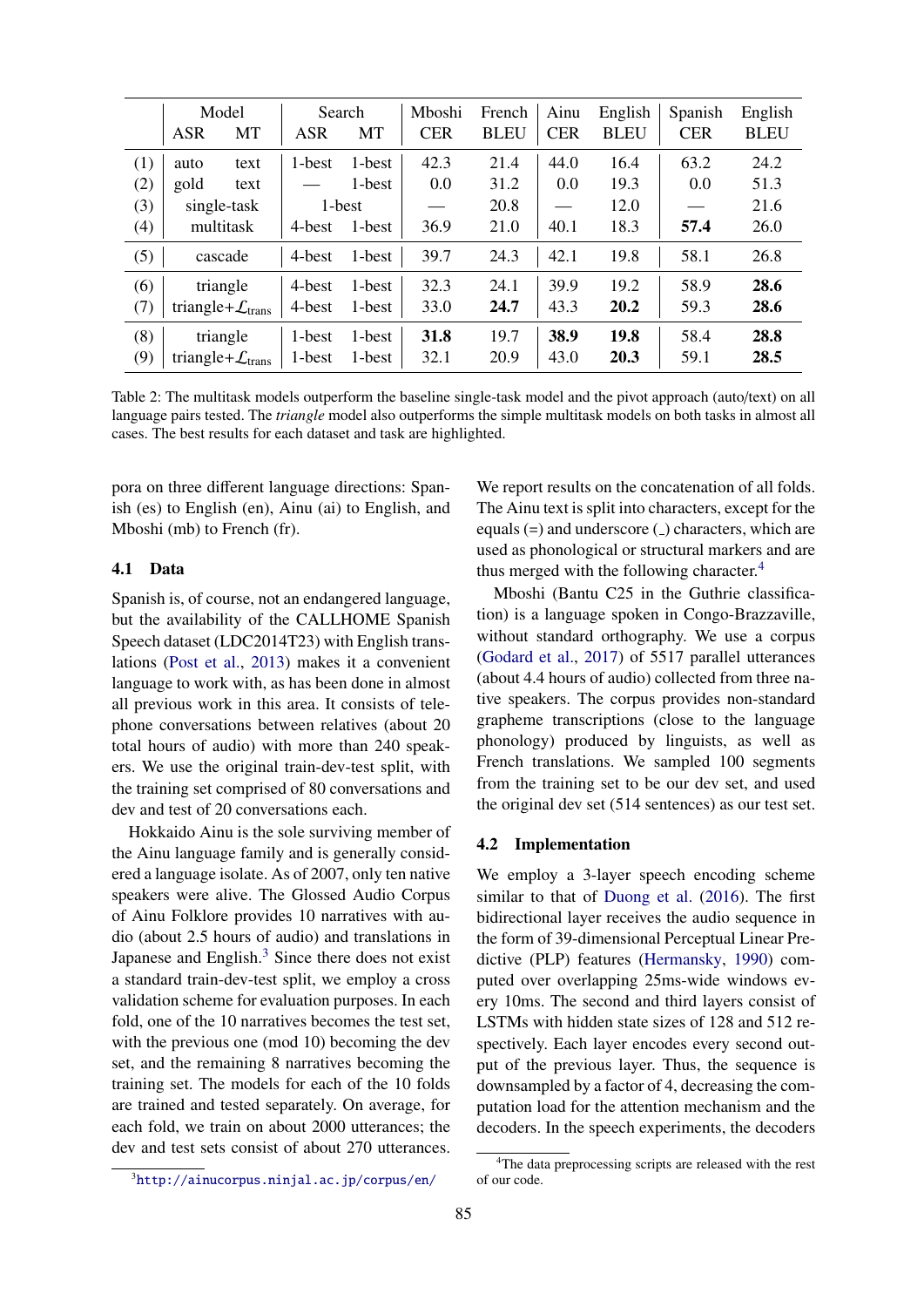output the sequences at the grapheme level, so the output embedding size is set to 64.

We found that this simpler speech encoder works well for our extremely small datasets. Applying our models to larger datasets with many more speakers would most likely require a more sophisticated speech encoder, such as the one used by Weiss et al. (2017).

## 4.3 Results

In Table 2, we present results on three small datasets that demonstrate the efficacy of our models. We compare our proposed models against three baselines and one "skyline." The first baseline is a traditional pivot approach (line 1), where the ASR output, a sequence of characters, is the input to a character-based NMT system (trained on gold transcriptions). The "skyline" model (line 2) is the same NMT system, but tested on gold transcriptions instead of ASR output. The second baseline is translation directly from source speech to target text (line 3). The last baseline is the standard *multitask* model (line 4), which is similar to the model of Weiss et al. (2017).

The *cascade* model (line 5) outperforms the baselines on the translation task, while only falling behind the *multitask* model in the transcription task. On all three datasets, the *triangle* model (lines 6, 7) outperforms all baselines, including the standard *multitask* model. On Ainu-English, we even obtain translations that are comparable to the "skyline" model, which is tested on gold Ainu transcriptions.

Comparing the performance of all models across the three datasets, there are two notable trends that verify common intuitions regarding the speech transcription and translation tasks. First, an increase in the number of speakers hurts the performance of the speech transcription tasks. The character error rates for Ainu are smaller than the CER in Mboshi, which in turn are smaller than the CER in CALLHOME. Second, the character-level BLEU scores increase as the amount of training data increases, with our smallest dataset (Ainu) having the lowest BLEU scores, and the largest dataset (CALLHOME) having the highest BLEU scores. This is expected, as more training data means that the translation decoder learns a more informed character-level language model for the target language.

Note that Weiss et al. (2017) report much higher

BLEU scores on CALLHOME: our model underperforms theirs by almost 9 *word-level* BLEU points. However, their model has significantly more parameters and is trained on 10 times more data than ours. Such an amount of data would never be available in our endangered languages scenario. When calculated on the wordlevel, all our models' BLEU scores are between 3 and 7 points for the extremely low resource datasets (Mboshi-French and Ainu-English), and between 7 and 10 for CALLHOME. Clearly, the size of the training data in our experiments is not enough for producing high quality speech translations, but we plan to investigate the performance of our proposed models on larger datasets as part of our future work.

To evaluate the effect of using the combined score from both decoders at decoding time, we evaluated the *triangle* models using only the 1-best output from the speech model (lines 8, 9). One would expect that this would favor speech at the expense of translation. In transcription accuracy, we indeed observed improvements across the board. In translation accuracy, we observed a surprisingly large drop on Mboshi-French, but surprisingly little effect on the other language pairs – in fact, BLEU scores tended to go up slightly, but not significantly.

Finally, Figure 2 visualizes the attention matrices for one utterance from the baseline multitask model and our proposed *triangle* model. It is clear that our intuition was correct: the translation decoder receives most of its context from the transcription decoder, as indicated by the higher attention weights of  $A^{12}$ . Ideally, the area under the red squares (gold alignments) would account for 100% of the attention mass of  $A^{12}$ . In our triangle model, the total mass under the red squares is 34%, whereas the multitask model's correct attentions amount to only 21% of the attention mass.

## 5 Word Discovery

Although the above results show that our model gives large performance improvements, in absolute terms, its performance on such low-resource tasks leaves a lot of room for future improvement. A possible more realistic application of our methods is word discovery, that is, finding word boundaries in unsegmented phonetic transcriptions.

After training an attentional encoder-decoder model between Mboshi unsegmented phonetic se-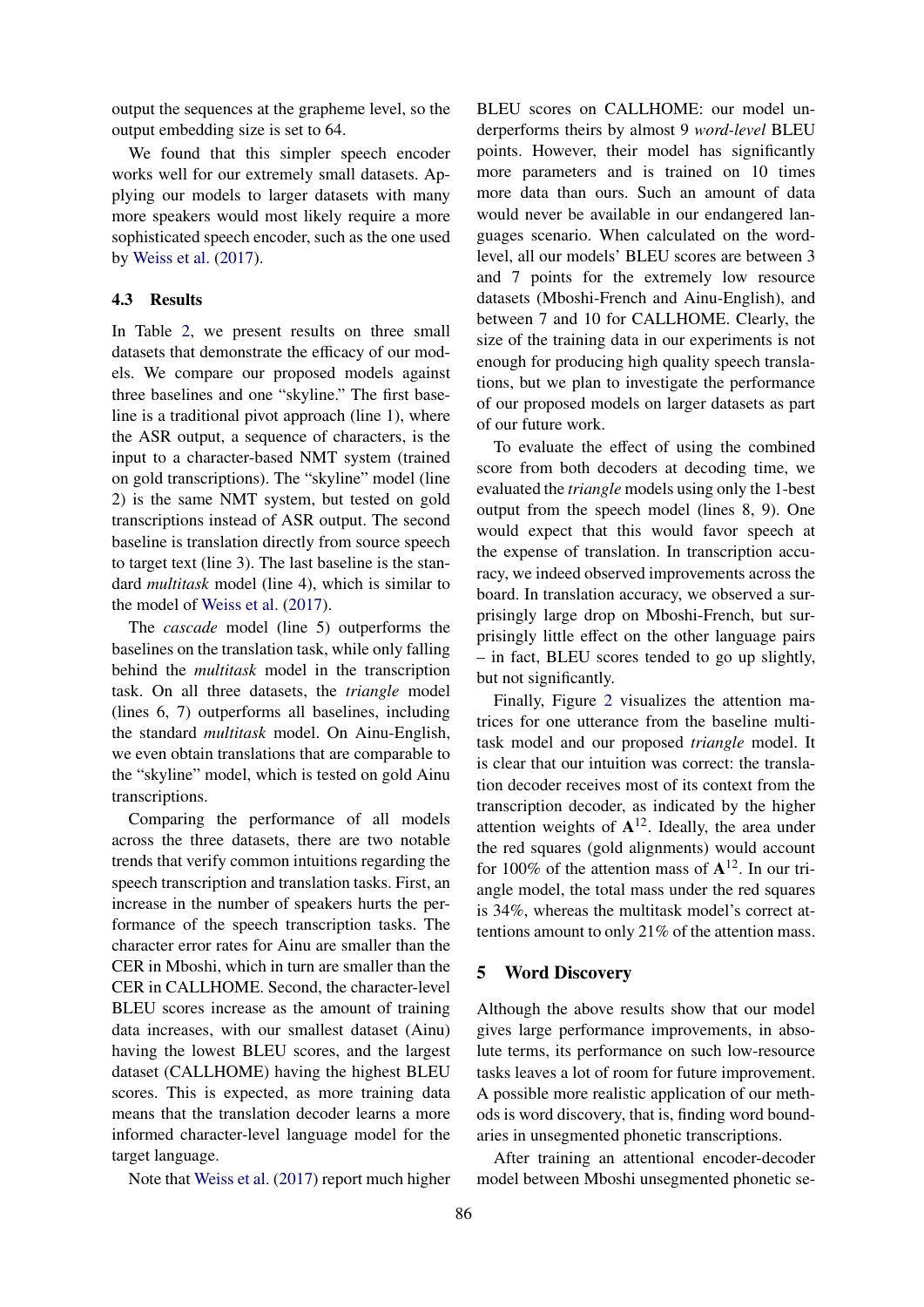

Figure 2: Attentions in an Mboshi-French sentence, extracted from two of our models. The red squares denote gold alignments. The second decoder of the *triangle* model receives most of its context from the first decoder through  $A^{12}$  instead of the source. The  $A^2$  matrix of the *triangle* model is more informed (34% correct attention mass) than the *multitask* one (21% correct), due to the *transitivity* regularizer.

quences and French word sequences, the attention weights can be thought of as soft alignments, which allow us to project the French word boundaries onto Mboshi. Although we could in principle perform word discovery directly on speech, we leave this for future work, and only explore singletask and reconstruction models.

## 5.1 Data

We use the same Mboshi-French corpus as in Section 4, but with the original training set of 4617 utterances and the dev set of 514 utterances. Our parallel data consist of the unsegmented phonetic Mboshi transcriptions, along with the word-level French translations.

#### 5.2 Implementation

We first replicate the model of Boito et al. (2017), with a single-layer bidirectional encoder and single layer decoder, using an embedding and hidden size of 12 for the base model, and an embedding and hidden state size of 64 for the reverse model. In our own models, we set the embedding size to 32 for Mboshi characters, 64 for French words, and the hidden state size to 64. We smooth the attention weights A using the method of Duong et al. (2016) with a temperature  $T = 10$  for the softmax computation of the attention mechanism.

Following Boito et al. (2017), we train models both on the *base* Mboshi-to-French direction, as well as the *reverse* (French-to-Mboshi) direction, with and without this smoothing operation. We further smooth the computed soft alignments of all models so that  $a_{mn} = (a_{mn-1} + a_{mn} + a_{mn+1})/3$ as a post-processing step. From the *single-task* models we extract the  $A<sup>1</sup>$  attention matrices. We also train *reconstruction* models on both directions, with and without the *invertibility* regularizer, extracting both  $A^1$  and  $A^{12}$  matrices. The two matrices are then combined so that  $\mathbf{A} = \mathbf{A}^1 + (\mathbf{A}^{12})^T$ .

#### 5.3 Results

Evaluation is done both at the token and the type level, by computing precision, recall, and Fscore over the discovered segmentation, with the best results shown in Table 3. We reimplemented the base (Mboshi-French) and reverse (French-Mboshi) models from Boito et al. (2017), and the performance of the base model was comparable to the one reported. However, we were unable to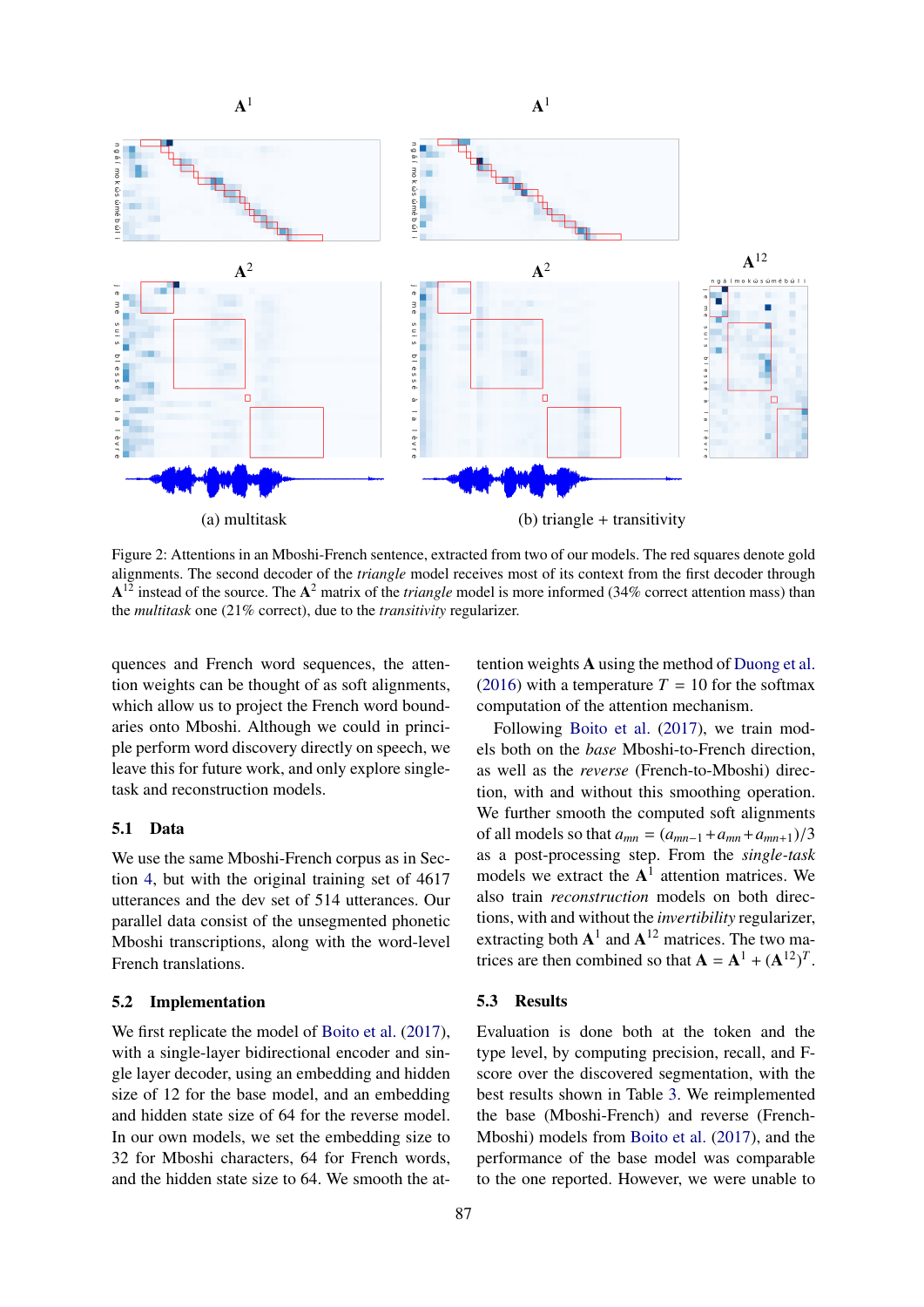| Model (with smoothing)                  |         |           | <b>Tokens</b> |         | <b>Types</b> |        |         |
|-----------------------------------------|---------|-----------|---------------|---------|--------------|--------|---------|
|                                         |         | Precision | Recall        | F-score | Precision    | Recall | F-score |
| Boito et al. 2017                       | base    | 5.85      | 6.82          | 6.30    | 6.76         | 15.00  | 9.32    |
| (reported)                              | reverse | 21.44     | 16.49         | 18.64   | 27.23        | 15.02  | 19.36   |
| Boito et al. 2017                       | base    | 6.87      | 6.33          | 6.59    | 6.17         | 13.02  | 8.37    |
| (reimplementation)                      | reverse | 7.58      | 8.16          | 7.86    | 9.22         | 11.97  | 10.42   |
| our single-task                         | base    | 7.99      | 7.57          | 7.78    | 7.59         | 16.41  | 10.38   |
|                                         | reverse | 11.31     | 11.82         | 11.56   | 9.29         | 14.75  | 11.40   |
| reconstruction + $0.2\mathcal{L}_{inv}$ |         | 8.93      | 9.78          | 9.33    | 8.66         | 15.48  | 11.02   |
| reconstruction + $0.5\mathcal{L}_{inv}$ |         | 7.42      | 10.00         | 8.52    | 10.46        | 16.36  | 12.76   |

Table 3: The reconstruction model with the *invertibility* regularizer produces more informed attentions that result in better word discovery for Mboshi with an Mboshi-French model. Scores reported by previous work are in *italics* and best scores from our experiments are in bold.

reproduce the significant gains that were reported when using the reverse model (*italicized* in Table 3). Also, our version of both the base and reverse singletask models performed better than our reimplementation of the baseline.

Furthermore, we found that we were able to obtain even better performance at the type level by combining the attention matrices of a reconstruction model trained with the *invertibility* regularizer. Boito et al. (2017) reported that combining the attention matrices of a base and a reverse model significantly reduced performance, but they trained the two models separately. In contrast, we obtain the base  $(A<sup>1</sup>)$  and the reverse attention matrices  $(A^{12})$  from a model that trains them jointly, while also tying them together through the *invertibility* regularizer. Using the regularizer is key to the improvements; in fact, we did not observe any improvements when we trained the reconstruction models without the regularizer.

## 6 Negative Results: High-Resource Text **Translation**

## 6.1 Data

For evaluating our models on text translation, we use the Europarl corpus which provides parallel sentences across several European languages. We extracted 1,450,890 three-way parallel sentences on English, French, and German. The concatenation of the newstest 2011–2013 sets (8,017 sentences) is our dev set, and our test set is the concatenation of the newstest 2014 and 2015 sets (6,003 sentences). We test all architectures on the six possible translation directions between English (en), French (fr) and German (de). All the sequences are represented by subword units with byte-pair encoding (BPE) (Sennrich et al., 2016) trained on each language with 32000 operations.

#### 6.2 Experimental Setup

On all experiments, the encoder and the decoder(s) have 2 layers of LSTM units with hidden state size and attention size of 1024, and embedding size of 1024. For this high resource scenario, we only train for a maximum of 40 epochs.

## 6.3 Results

The accuracy of all the models on all six language pair directions is shown in Table 4. In all cases, the best models are the baseline single-task or simple multitask models. There are some instances, such as English-German, where the *reconstruction* or the *triangle* models are not statistically significantly different from the best model. The reason for this, we believe, is that in the case of text translation between so linguistically close languages, the lower level representations (the output of the encoder) provide as much information as the higher level ones, without the search errors that are introduced during inference.

A notable outcome of this experiment is that we do not observe the significant improvements with the *reconstruction* models that Tu et al. (2017) observed. A few possible differences between our experiment and theirs are: our models are BPEbased, theirs are word-based; we use Adam for optimization, they use Adadelta; our model has slightly fewer parameters than theirs; we test on less typologically different language pairs than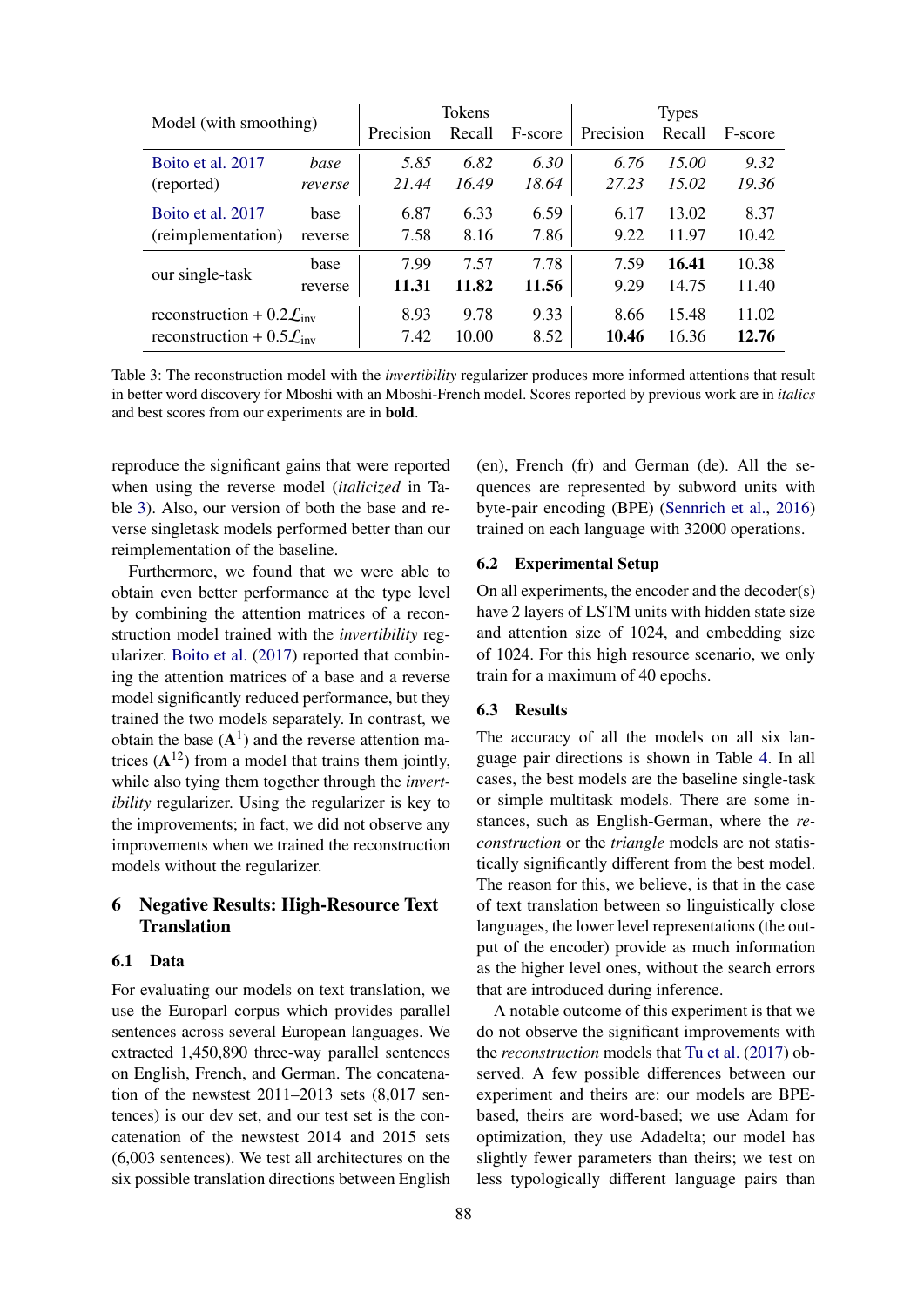|                                                                              | $s \rightarrow t$   |                     |                    |                     |                    |                     |  |  |
|------------------------------------------------------------------------------|---------------------|---------------------|--------------------|---------------------|--------------------|---------------------|--|--|
| Model                                                                        | $en \rightarrow fr$ | $en \rightarrow de$ | $fr\rightarrow en$ | $fr{\rightarrow}de$ | $de\rightarrow en$ | $de \rightarrow fr$ |  |  |
| singletask                                                                   | 20.92               | 12.69               | 20.96              | 11.24               | 16.10              | 15.29               |  |  |
| multitask $s \rightarrow x, t$                                               | 20.54               | 12.79               | 20.01              | 11.18               | 16.31              | 15.07               |  |  |
| cascade $s \to x \to t$                                                      | 15.93               | 11.31               | 16.58              | 7.60                | 13.46              | 13.24               |  |  |
| cascade $s \to t \to x$                                                      | 20.34               | 12.27               | 19.17              | 11.09               | 15.24              | 14.78               |  |  |
| reconstruction                                                               | 20.19               | 12.44               | 20.63              | 10.88               | 15.66              | 13.44               |  |  |
| reconstruction $+\mathcal{L}_{inv}$                                          | 20.72               | 12.64               | 20.11              | 10.46               | 15.43              | 12.64               |  |  |
| triangle $s \xrightarrow{\rightarrow} x \rightarrow t$                       | 20.39               | 12.70               | 17.93              | 10.17               | 14.94              | 14.07               |  |  |
| triangle $s \xrightarrow{\rightarrow} x \rightarrow t + \mathcal{L}_{trans}$ | 20.52               | 12.64               | 18.34              | 10.42               | 15.22              | 14.37               |  |  |
| triangle $s \xrightarrow{\rightarrow} t \rightarrow x$                       | 20.38               | 12.40               | 18.50              | 10.22               | 15.62              | 14.77               |  |  |
| triangle $s \xrightarrow{\rightarrow} t \rightarrow x + \mathcal{L}_{trans}$ | 20.64               | 12.42               | 19.20              | 10.21               | 15.87              | 14.89               |  |  |

Table 4: BLEU scores for each model and translation direction  $s \to t$ . In the multitask, cascade, and triangle models, *x* stands for the third language, other than *s* and *t*. In each column, the best results are highlighted. The non-highlighted results are statistically significantly worse than the single-task baseline.

English-Chinese.

However, we also observe that in most cases our proposed regularizers lead to increased performance. The *invertibility* regularizer aids the *reconstruction* models in achiev slightly higher BLEU scores in 3 out of the 6 cases. The *transitivity* regularizer is even more effective: in 9 out the 12 source-target language combinations, the *triangle* models achieve higher performance when trained using the regularizer. Some of them are statistical significant improvements, as in the case of French to English where English is the intermediate target language and German is the final target.

## 7 Related Work

The speech translation problem has been traditionally approached by using the output of an ASR system as input to a MT system. For example, Ney (1999) and Matusov et al. (2005) use ASR output lattices as input to translation models, integrating speech recognition uncertainty into the translation model. Recent work has focused more on modelling speech translation without explicit access to transcriptions. Duong et al. (2016) introduced a sequence-to-sequence model for speech translation without transcriptions but only evaluated on alignment, while Anastasopoulos et al. (2016) presented an unsupervised alignment method for speech-to-translation alignment. Bansal et al. (2017) used an unsupervised term discovery system (Jansen et al., 2010) to cluster recurring audio segments into pseudowords

and translate speech using a bag-of-words model. Bérard et al. (2016) translated synthesized speech data using a model similar to the Listen Attend and Spell model (Chan et al., 2016). A larger-scale study (Bérard et al., 2018) used an end-to-end neural system system for translating audio books between French and English. On a different line of work, Boito et al. (2017) used the attentions of a sequence-to-sequence model for word discovery.

Multitask learning (Caruana, 1998) has found extensive use across several machine learning and NLP fields. For example, Luong et al. (2016) and Eriguchi et al. (2017) jointly learn to parse and translate; Kim et al. (2017) combine CTC- and attention-based models using multitask models for speech transcription; Dong et al. (2015) use multitask learning for multiple language translation. Toshniwal et al. (2017) apply multitask learning to neural speech recognition in a less traditional fashion: the lower-level outputs of the speech encoder are used for fine-grained auxiliary tasks such as predicting HMM states or phonemes, while the final output of the encoder is passed to a characterlevel decoder.

Our work is most similar to the work of Weiss et al. (2017). They used sequence-to-sequence models to transcribe Spanish speech and translate it in English, by jointly training the two tasks in a multitask scenario where the decoders share the encoder. In contrast to our work, they use a large corpus for training the model on roughly 163 hours of data, using the Spanish Fisher and CALL-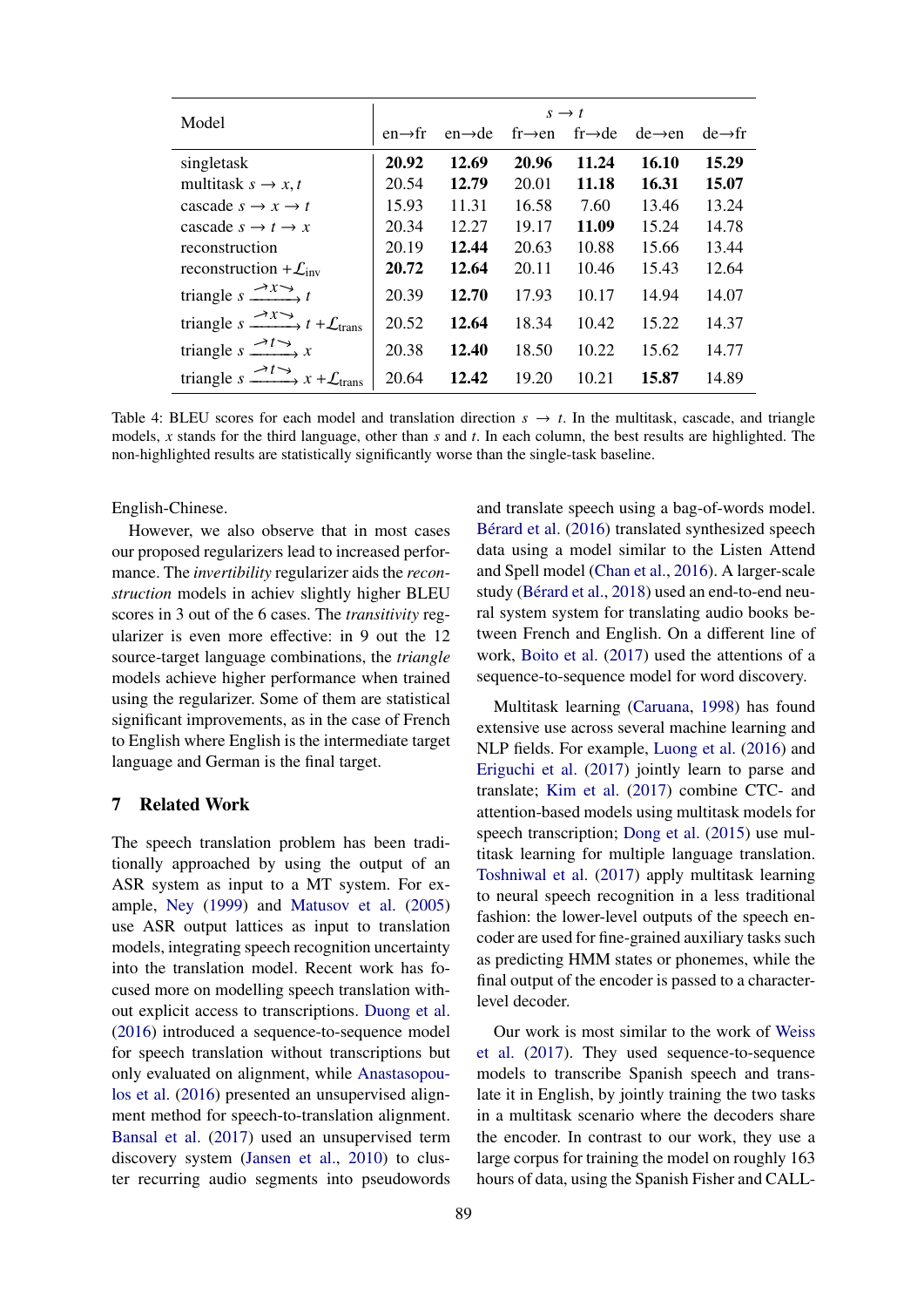HOME conversational speech corpora. The parameter number of their model is significantly larger than ours, as they use 8 encoder layers, and 4 layers for each decoder. This allows their model to adequately learn from such a large amount of data and deal well with speaker variation. However, training such a large model on endangered language datasets would be infeasible.

Our model also bears similarities to the architecture of the model proposed by Tu et al. (2017). They report significant gains in Chinese-English translation by adding an additional *reconstruction* decoder that attends on the last states of the *translation* decoder, mainly inspired by auto-encoders.

## 8 Conclusion

We presented a novel architecture for multitask learning that provides the second task with higherlevel representations produced from the first task decoder. Our model outperforms both the singletask models as well as traditional multitask architectures. Evaluating on extremely low-resource settings, our model improves on both speech transcription and translation. By augmenting our models with regularizers that implement transitivity and invertibility, we obtain further improvements on all low-resource tasks.

These results will hopefully lead to new tools for endangered language documentation. Projects like BULB aim to collect about 100 hours of audio with translations, but it may be impractical to transcribe this much audio for many languages. For future work, we aim to extend these methods to settings where we don't necessarily have sentence triples, but where some audio is only transcribed and some audio is only translated.

Acknowledgements This work was generously supported by NSF Award 1464553. We are grateful to the anonymous reviewers for their useful comments.

#### References

- Gilles Adda, Sebastian Stüker, Martine Adda-Decker, Odette Ambouroue, Laurent Besacier, David Blachon, Hélène Bonneau-Maynard, Pierre Godard, Fatima Hamlaoui, Dmitry Idiatov, et al. 2016. Breaking the unwritten language barrier: The BULB project. *Procedia Computer Science*, 81:8–14.
- Antonios Anastasopoulos, David Chiang, and Long Duong. 2016. An unsupervised probability model

for speech-to-translation alignment of low-resource languages. In *Proc. EMNLP*.

- Dzmitry Bahdanau, Kyunghyun Cho, and Yoshua Bengio. 2015. Neural machine translation by jointly learning to align and translate. In *Proc. ICLR*.
- Sameer Bansal, Herman Kamper, Adam Lopez, and Sharon Goldwater. 2017. Towards speech-to-text translation without speech recognition. In *Proc. EACL*.
- Alexandre Berard, Laurent Besacier, Ali Can Ko- ´ cabiyikoglu, and Olivier Pietquin. 2018. End-toend automatic speech translation of audiobooks. arXiv:1802.04200.
- Alexandre Bérard, Olivier Pietquin, Christophe Servan, and Laurent Besacier. 2016. Listen and translate: A proof of concept for end-to-end speech-to-text translation. In *Proc. NIPS Workshop on End-to-end Learning for Speech and Audio Processing*.
- Steven Bird, Lauren Gawne, Katie Gelbart, and Isaac McAlister. 2014a. Collecting bilingual audio in remote indigenous communities. In *Proc. COLING*.
- Steven Bird, Florian R. Hanke, Oliver Adams, and Haejoong Lee. 2014b. Aikuma: A mobile app for collaborative language documentation. In *Proc. of the 2014 Workshop on the Use of Computational Methods in the Study of Endangered Languages*.
- David Blachon, Elodie Gauthier, Laurent Besacier, Guy-Noël Kouarata, Martine Adda-Decker, and Annie Rialland. 2016. Parallel speech collection for under-resourced language studies using the LIG-Aikuma mobile device app. In *Proc. SLTU (Spoken Language Technologies for Under-Resourced Languages)*, volume 81.
- Marcely Zanon Boito, Alexandre Bérard, Aline Villavicencio, and Laurent Besacier. 2017. Unwritten languages demand attention too! word discovery with encoder-decoder models. arXiv:1709.05631.
- Rich Caruana. 1998. Multitask learning. In *Learning to learn*, pages 95–133. Springer.
- William Chan, Navdeep Jaitly, Quoc Le, and Oriol Vinyals. 2016. Listen, attend and spell: A neural network for large vocabulary conversational speech recognition. In *Proc. ICASSP*, pages 4960–4964. IEEE.
- Daxiang Dong, Hua Wu, Wei He, Dianhai Yu, and Haifeng Wang. 2015. Multi-task learning for multiple language translation. In *Proc. ACL-IJCNLP*.
- Long Duong, Antonios Anastasopoulos, David Chiang, Steven Bird, and Trevor Cohn. 2016. An attentional model for speech translation without transcription. In *Proc. NAACL HLT*.
- Akiko Eriguchi, Yoshimasa Tsuruoka, and Kyunghyun Cho. 2017. Learning to parse and translate improves neural machine translation. In *Proc. ACL*.